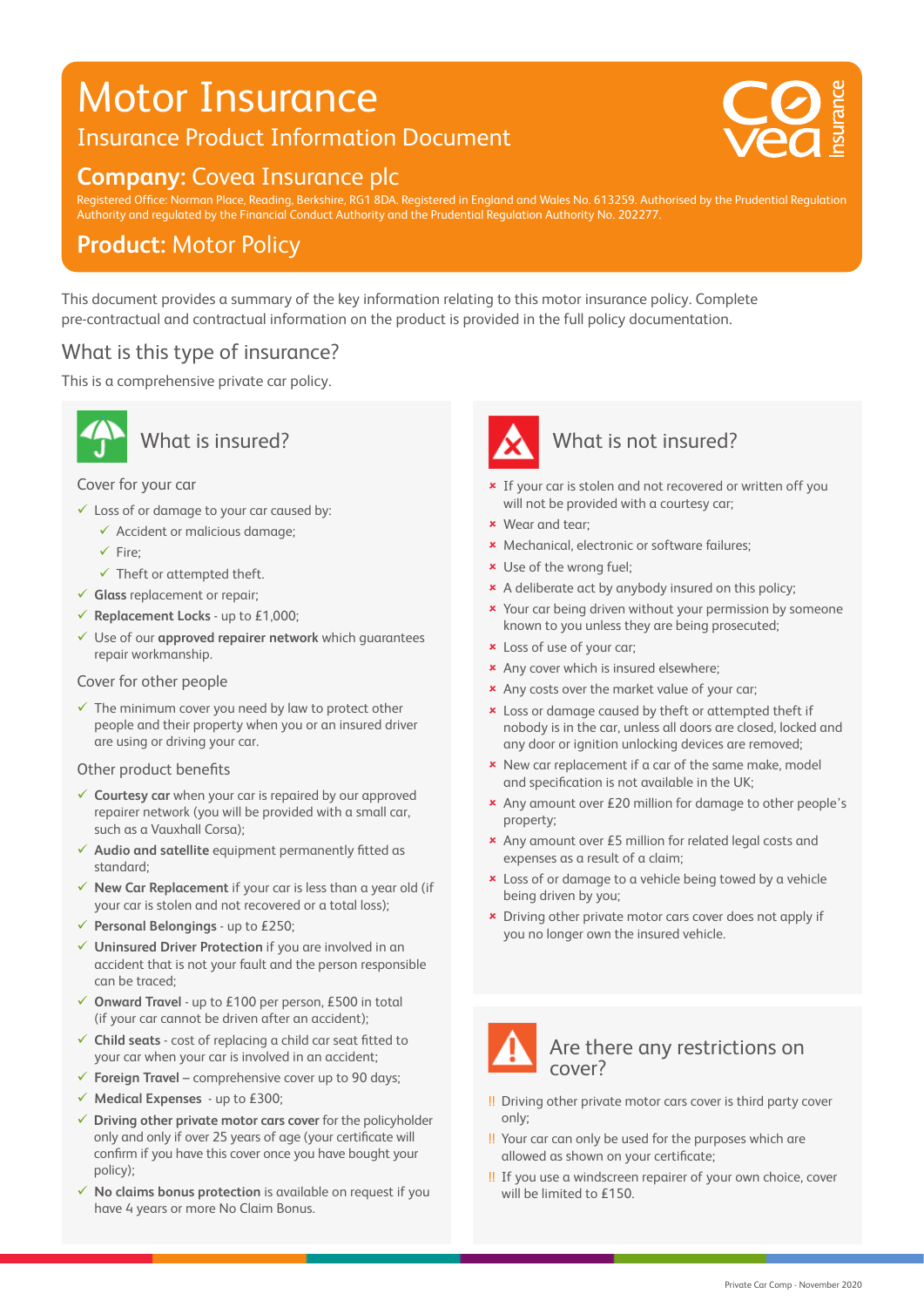

## Where am I covered?

- $\checkmark$  Great Britain, Northern Ireland, the Channel Islands and the Isle of Man.
- $\checkmark$  This policy gives the minimum cover you need by law to protect you when driving aboard in the following countries: Austria, Belgium, Bulgaria, Croatia, Republic of Cyprus, Czech Republic, Denmark, Estonia, Finland, France, Germany, Greece, Hungary, Ireland, Italy, Latvia, Lithuania, Luxembourg, Malta, Netherlands, Poland, Portugal, Romania, Slovakia, Slovenia, Spain, Sweden, Iceland, Liechtenstein, Norway, Monaco, Gibraltar, San Marino, Switzerland and Andorra.



#### What are my obligations?

- You are required to keep to the conditions as shown in your full policy documentation. Some examples of these are:
	- You must answer any questions to your best knowledge or belief as if you don't this could affect your policy cover and/or ability to make a claim
	- You must tell us as soon as possible about any changes in circumstances such as any changes to your car, health of any person driving, any motor accidents, fixed penalty offences or motoring convictions
	- You must tell us as soon as possible if you have had a loss, accident or theft
- You must pay your excess as the first part of your claim (incl. windscreen). These are shown on your schedule.



## When and how do I pay?

• You can pay the price of your insurance as an annual amount or speak to your broker about credit facilities.



### When does the cover start and end?

• Your policy is an annual policy that runs for a 12 month period. Your schedule will show the start date of your policy. The policy is renewable each year. We recommend that you review and update your cover to make sure it remains adequate.



## How do I cancel the contract?

If this cover does not meet your needs, please tell us or your broker.

If you want to cancel your policy

- **within 14 days**, we will refund your premium for the exact number of days left on your policy, less a fee of £10 plus Insurance Premium Tax; or
- **outside of 14 days**, we will refund your premium for the exact number of days left on your policy, less a fee of £32 plus Insurance Premium Tax.

We will also do this if you want to cancel the policy after the renewal date.

No refund will be given if you have made a claim or if a claim is anticipated since your policy started.